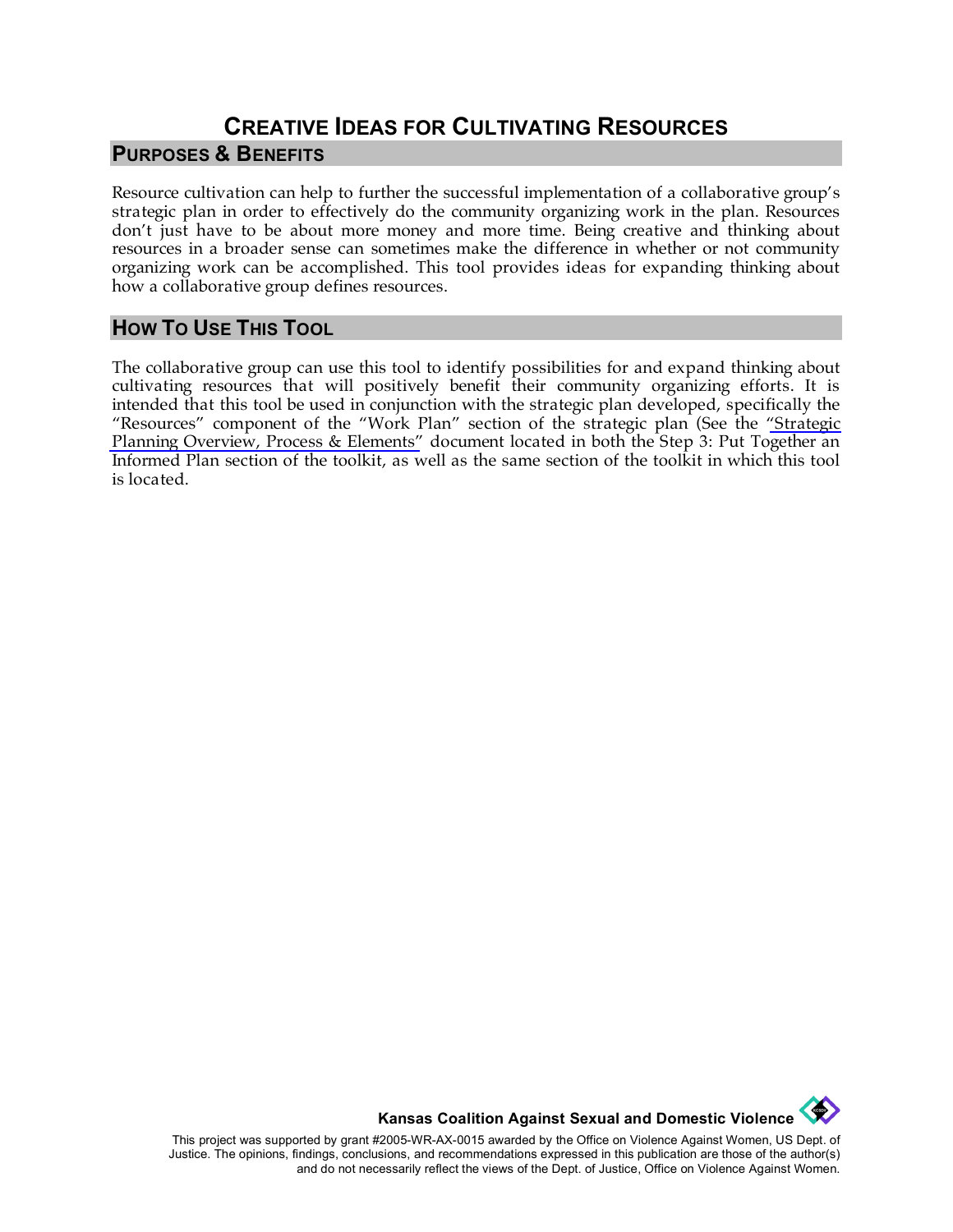## **CREATIVE IDEAS FOR CULTIVATING RESOURCES**

Having enough resources can be challenging, especially for grassroots collaborative groups; however, resources aren't so critical that they completely stop a group from doing successful community organizing work. If that were true, there wouldn't be so many inspiring examples of community change, sometimes profound, in places and among people where even basic resources are scarce. Even the significant progress made by the anti-sexual and domestic violence movement is a great example.

So what's the secret? You likely already know the answer as an advocate working to end sexual and domestic violence in a local community setting: It's thinking creatively about how we define resources. Though we know this, sometimes it's helpful to intentionally remind ourselves of this and have a conversation with our partners, grounding it within the context of the work we're trying to achieve. Often, we're either thinking out of context (e.g., writing a grant prior to developing a strategic plan, also known as the cart-before-the-horse syndrome), or we're scrambling to identify resources on short notice, after the fact. Both of these common circumstances can cause us to limit our thinking about resources and revert back to default thinking/simple solutions that we "just need more money and more time."

Here are some examples of important resources to cultivate beyond just money and time that can make a significant impact on the community organizing work of the collaborative group:

- **A sense of ownership in the collaborative group** If you've set your collaborative group up for success, collaborative group members are likely to have a greater sense of ownership in the collaborative group's process and outcomes than they would otherwise. This translates to more resources of all sorts that are now at the disposal of the collaborative partners. Remember that process is product and this is a concrete example of what that can mean!
- **Relationships** Relationships are critical to the success of any collaborative partnership's efforts. They include those within the group and the group's reach in the larger community. They also include building additional relationships you need to make the strategic plan a success. With new relationships come new possibilities, opportunities and resources. Also, because you planned with intention, inviting critical stakeholders to be involved in developing your community organizing strategic plan, you have people resources via those relationships that you might not have been able to access otherwise.
- **Power/influence/leadership** Related to relationships, these resources can come from within or outside of the collaborative group. The power of facilitative leadership was highlighted in the ["Facilitative Leadership"](http://www.kcsdv.org/toolkit/commorgtoolkit.html#FacilitativeLeadership) tool, which can be found in the "Universal Community Organizing Concepts" section of the toolkit. Use that power to cultivate resources. Use your connections via relationships either established or to be developed to access these resources.

**Kansas Coalition Against Sexual and Domestic Violence**